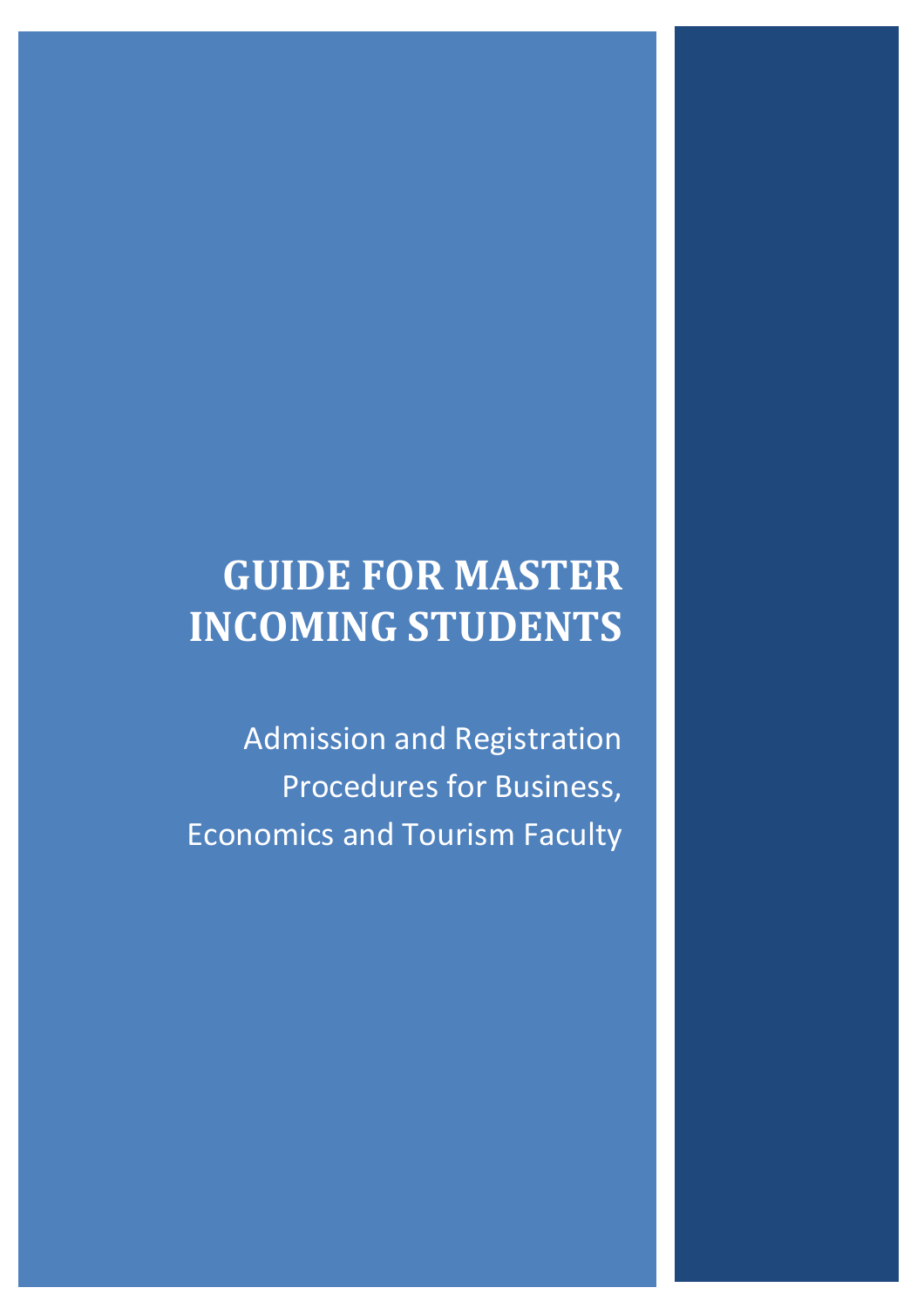

## **Content**

| 1.             |                                                                  |  |
|----------------|------------------------------------------------------------------|--|
| 2.             |                                                                  |  |
| 3.             |                                                                  |  |
| 4.             |                                                                  |  |
| 4.1.           |                                                                  |  |
| 4.2.           |                                                                  |  |
| 5.             |                                                                  |  |
| 6.             |                                                                  |  |
|                |                                                                  |  |
| 1 <sub>1</sub> | GOING TO THE VICERRECTORATE OF INTERNATIONAL RELATIONS  6        |  |
| 2.             | REQUEST A MEETING WITH MASTER DIRECTOR / ADMINISTRATIVE OFFICE 6 |  |
|                |                                                                  |  |
| $\mathbf{1}$ . |                                                                  |  |
| 2.             |                                                                  |  |
| 3.             |                                                                  |  |
| 4.             |                                                                  |  |
| 4.1.           |                                                                  |  |
| 4.2.           |                                                                  |  |
| 5.             |                                                                  |  |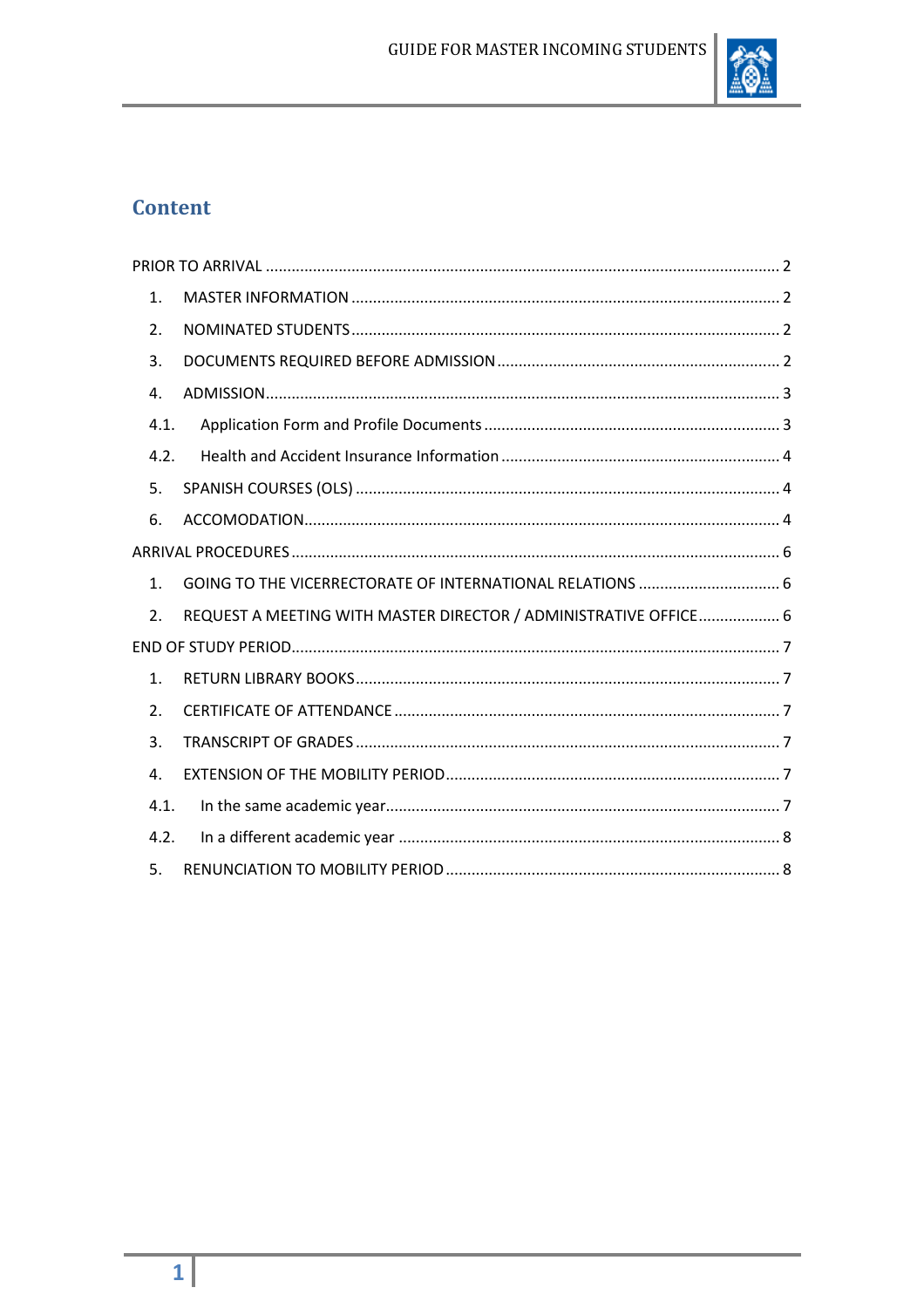

## PRIOR TO ARRIVAL

## 1. MASTER INFORMATION

Master programs offered by Economics, Business and Tourism faculty are:

- Análisis Económico Aplicado
- Auditoría de Cuentas
- Finance and Banking
- Ciencias Actuariales y Financieras
- Contabilidad Auditoría y sus efectos en los Mercados de Capitales
- International Business Administration
- Management y Gestión del Cambio

You can access to updated information of each master by clicking in the name (course catalog, schedules, teachers…)

## 2. NOMINATED STUDENTS

Your home university should nominate students using the on-line form we provided to your coordinator/international office.

Important dates:

- First semester/whole year students: nominations must be done before April  $30<sup>th</sup>$
- Second semester: nominations must be done before September  $30<sup>th</sup>$

The International Relations Office (ORI) from Economics faculty will send an e-mail to both students and home coordinators to confirm whether or not they have been admitted before May  $20<sup>th</sup>$  (first semester/whole year students) or before October15<sup>th</sup> (second semester students).

Only students who require VISA will receive an acceptance letter by postal service. This letter will be sent to the address indicated in the on-line form. In case of VISA the length of stay must cover the beginning of the course and the exams period.

## 3. DOCUMENTS REQUIRED BEFORE ADMISSION

Economics ORI will ask you to provide additional documents to complete your profile before sending it to Master Director.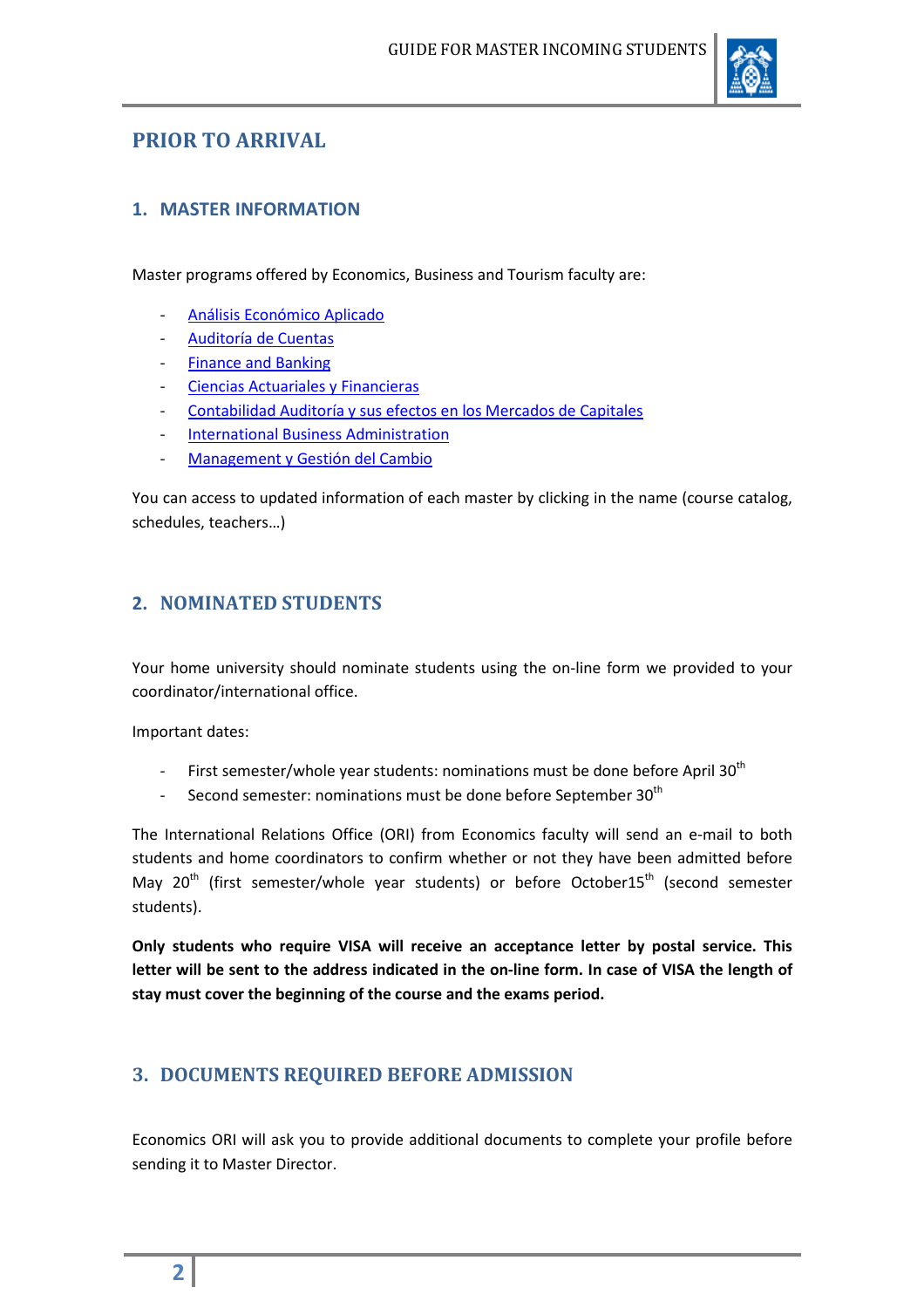

Master Director is responsible of master students admission (both national and international), and each master has different requirements, so the following list might be extended depending on the master you apply for.

Documents you will usually be asked to provide are:

- Updated CV
- List of subjects you want to study: please, keep in mind you cannot mix subjects from different masters, you have to chose from only one master program
- Learning Agreement already signed by your home institution coordinator

These documents will have to be send by e-mail to economicas.ori@uah.es , e-mail subject must be SURNAME\_NAME\_MasterDocuments.

## 4. ADMISSION

Admission will imply that the student has to register ONLY in the courses authorized by Master Director. In case of being interested in any modification it will have to be approved by Master **Director** 

Admission will not only depend on the number of students/semesters signed in the bilateral agreement between institutions, Master Director will also consider special requirements for each specific program.

## 4.1.Application Form and Profile Documents

Students who have been admitted should fill in the International Student Application Form before June 30<sup>th</sup>for first-semester students (or whole-year students), and before November 15<sup>th</sup>for second-semester students.

The document will be sent in the admission e-mail. Please print the form and sign it before sending it by e-mail to economicas.ori@uah.es indicating SURNAME\_NAME\_ApplicationDocuments in the subject.

This e-mail must contain attached:

- International Student Form (including passport-sized photo)
- Copy of personal pages in a valid passport
- Copy of the language certificate
- Copy of the European Health Insurance Card or Private Health and Accident Insurance Card
- Courses enrollment document: https://portal.uah.es/portal/page/portal/posgrado/masteres\_universitarios/documen tos/doc\_10\_sape\_intercambio.pdf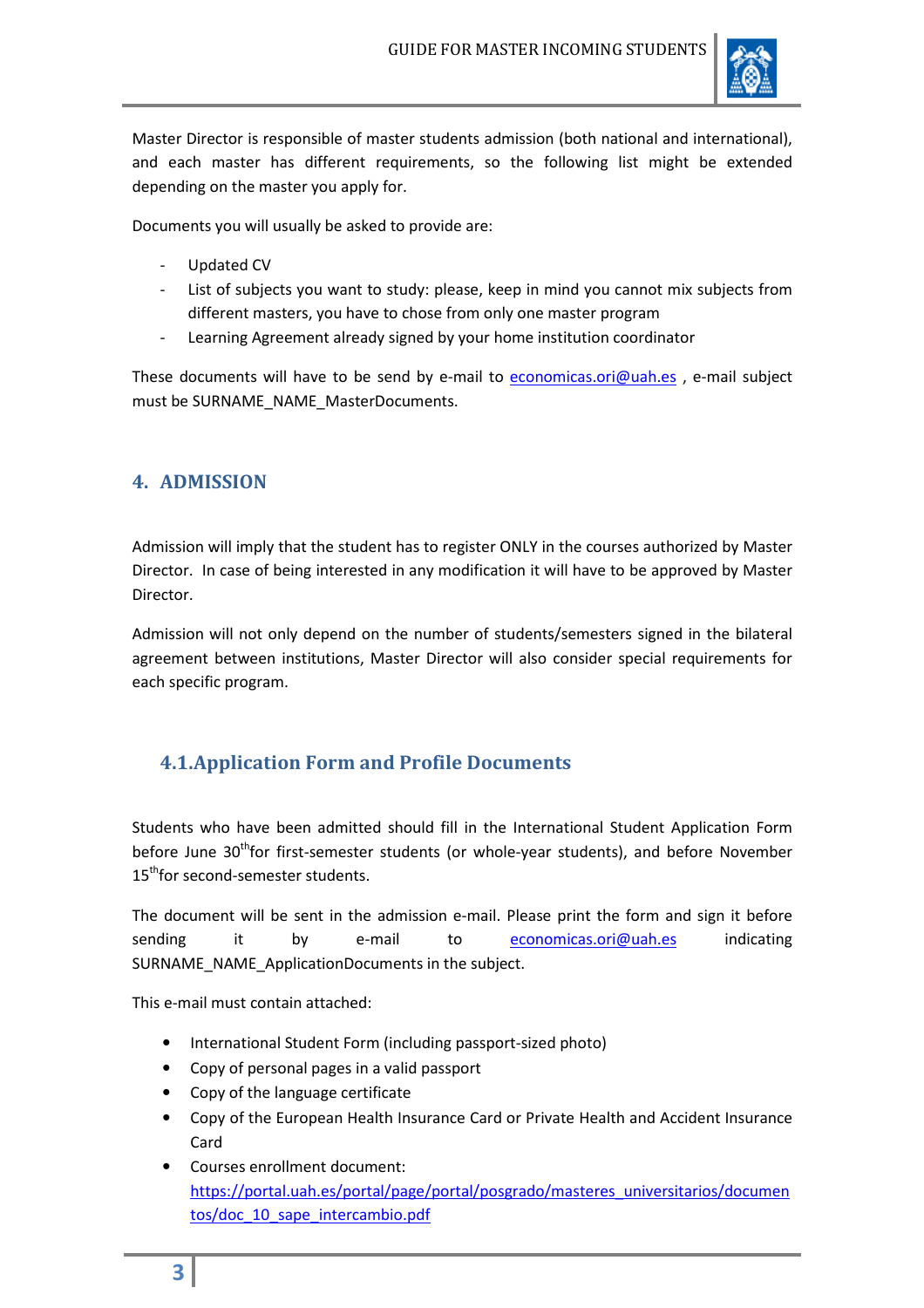

## 4.2.Health and Accident Insurance Information

All international students and researchers are required to have health and accident insurance for the entire duration of their stay at the University of Alcalá. Those originating from any European Union Member State or from Iceland, Liechtenstein, Norway or Switzerland can apply for the European Health Card in their own country, which allows them access to public sector health care in Spain. Students and researchers originating from countries with special agreements regarding access to health care should apply for the document that certifies this condition and entitles access to the public health system.

All other international students and researchers are required to obtain private comprehensive health and accident insurance that includes coverage of all expenses pertaining to repatriation to the country of origin in case of death or severe injury. Information regarding companies that issue students health insurance is available at:

https://portal.uah.es/portal/page/portal/portal\_internacional/internacionalizacion/seguro\_m edico

## 5. SPANISH COURSES (OLS)

Prior Spanish classroom-based intensive courses have been substituted by OLS (Online Linguistic Support). Please find more information here: http://erasmusplusols.eu/

## 6. ACCOMODATION

Students can book accommodation prior to their arrival in one of the University Residence Halls or arrange to stay with a family, in a private flat, in a hotel or hostel in the cities of Alcalá and Guadalajara. For information regarding accommodation, please consult the following website:

#### https://portal.uah.es/portal/page/portal/portal\_internacional/vida\_universitaria/alojamiento

Following their arrival in Alcalá (but not before), students may request the list of single or shared rental apartments available at that time in the building of the Vice-President of International Relations("Vicerrectorado de Relaciones Internacionales" or "VRII", Edificio del Rectorado, Plaza de San Diego).

We can also recommend Aluni as an option for international students. Aluni is not part of the University but has proved to be reliable for our students. For further information go to their web site: http://www.aluni.net/en/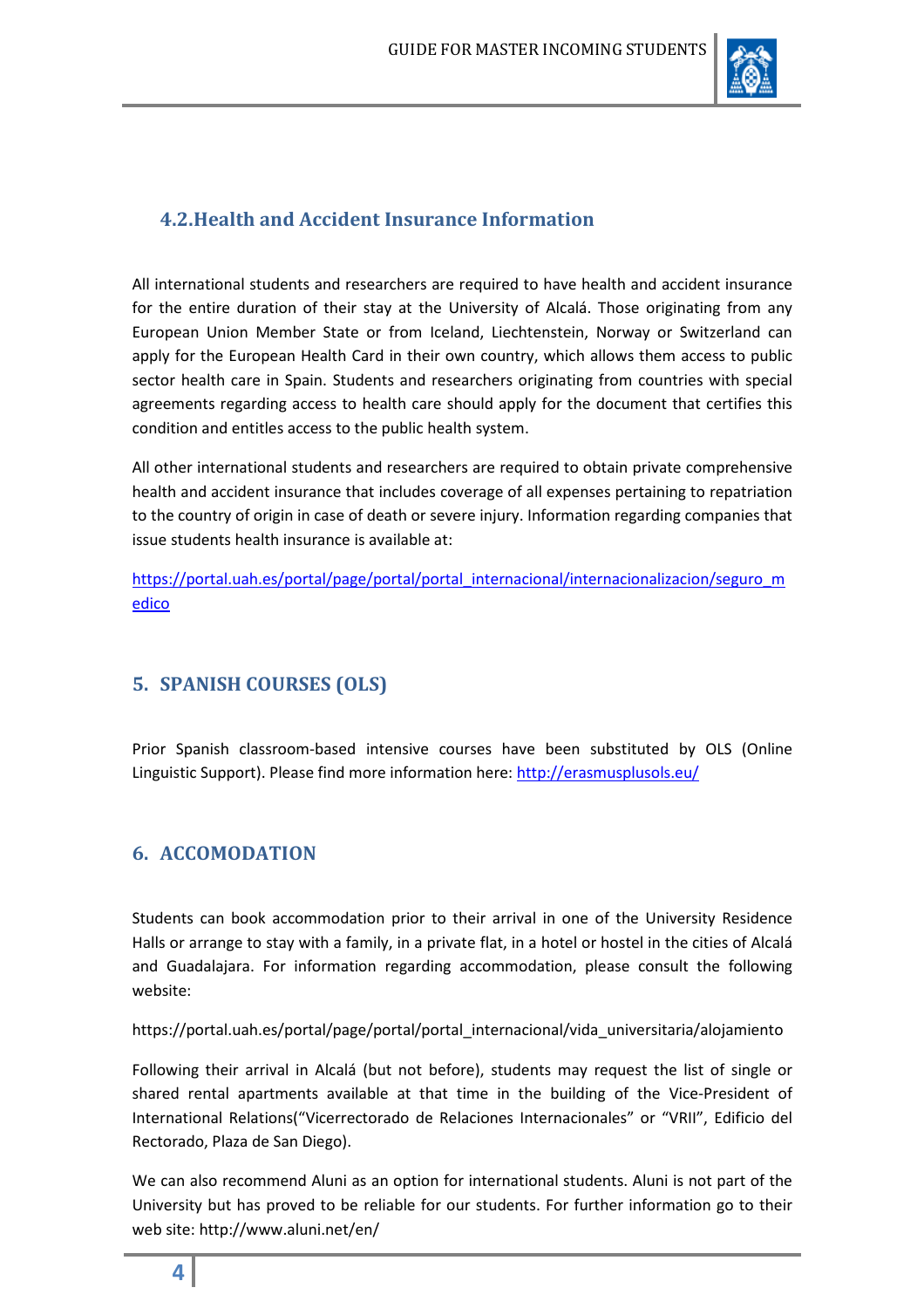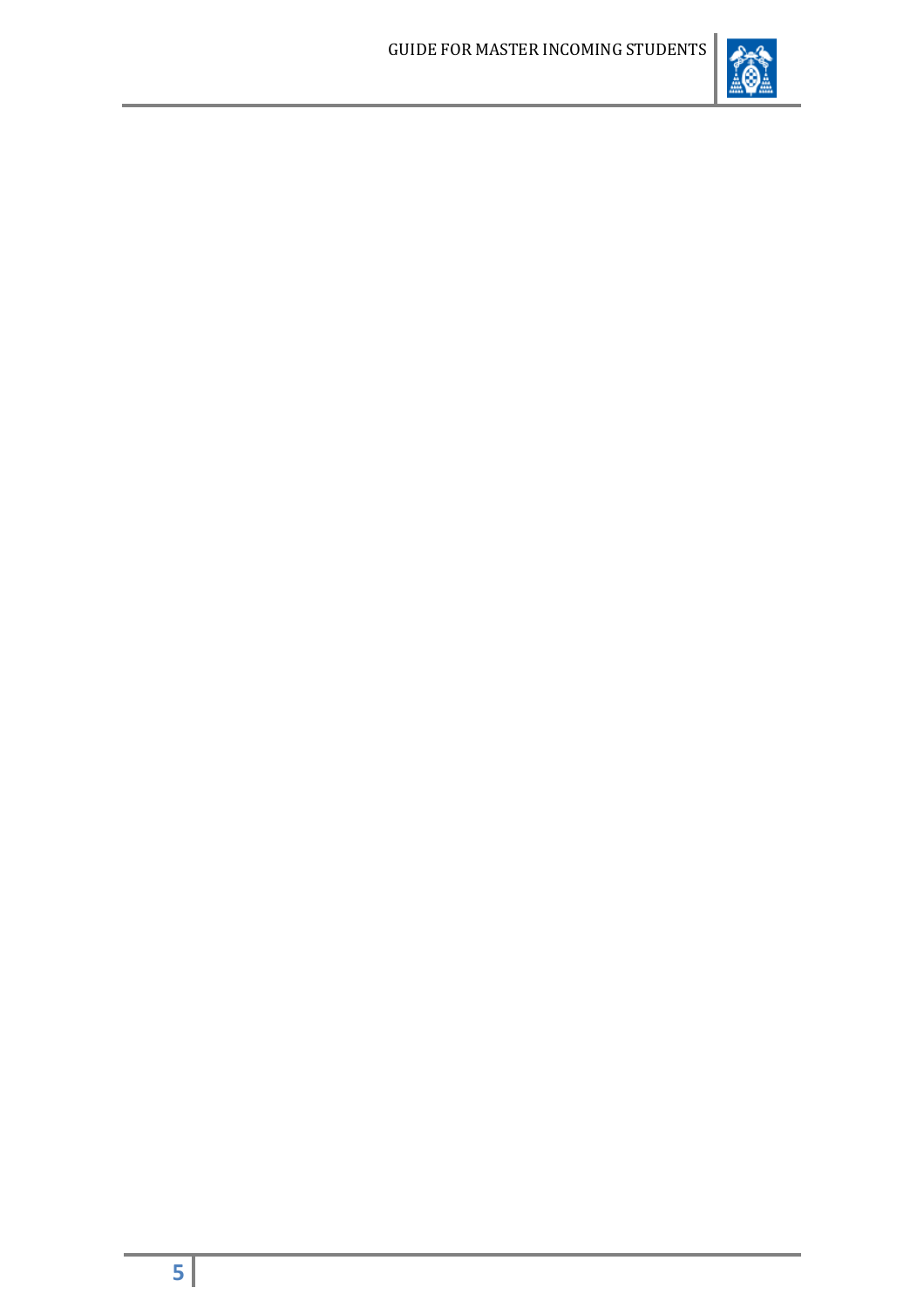

## ARRIVAL PROCEDURES

## 1. GOING TO THE VICERRECTORATE OF INTERNATIONAL RELATIONS

Immediately after arriving in the city of Alcalá de Henares and before beginning classes, students should visit the Vicerrectorate of International Relations (VRRII, Rectorate Building, Plaza de San Diego) to carry out the following procedures:

- a) Obtain their username and password which will allow them to access the website of Alcalá University ("My Portal" to consult the subjects in which they will be registered and "BlackBoard" one of the main platforms teachers use to support teaching in their courses).
- b) If the student is required to certify his/her arrival at the University of Alcalá, he/she should present a Certificate of Arrival as specified by the home university. This document must be signed and sealed at the VRRII.
- c) Obtain the Public Transport Card (optional and only for students living or studying in the Guadalajara Campus).
- d) Present their European Health Insurance Card or proof of other acquired insurance.
- e) Upon request, the VRRII will provide students with information regarding available apartments to rent in the city (please refer to the accommodation section above)

## 2. REQUEST A MEETING WITH MASTER DIRECTOR / ADMINISTRATIVE **OFFICE**

Master director or the administrative office will provide you final information about schedules, teaching rooms and other issues you have to take into account for your courses, so please contact once you have arrived and passed by the Vicerrectorate of International Relations to collect this information.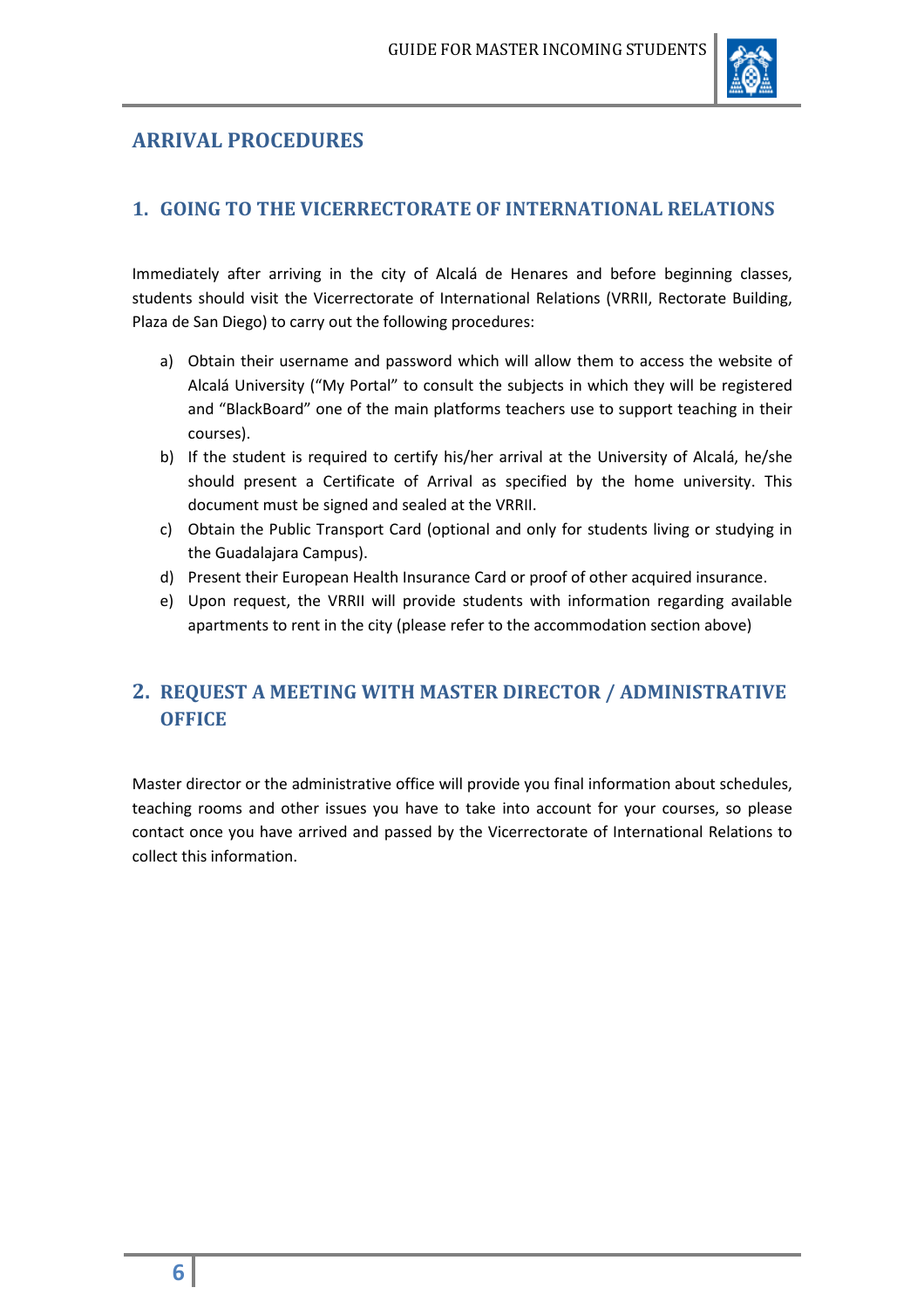

## END OF STUDY PERIOD

## 1. RETURN LIBRARY BOOKS

The student is required to return library books before leaving. As in many cases students forget this we will send an e-mail asking for the return at the beginning of the exam period.

Any student who appears pending of return library books will not receive certificate of attendance and transcript of grades.

## 2. CERTIFICATE OF ATTENDANCE

If the student is required to certify his/her attendance at the University of Alcalá, he/she should request a Certificate of Attendance that will be signed by the Faculty Academic Coordinator. In order to request send an e-mail to: economicas.ori@uah.es

The starting date will be the date specified in the Certificate of Arrival or Attendance, a copy of which should be presented by the student. The ending date is the day the UAH signs this certificate.

#### 3. TRANSCRIPT OF GRADES

The ORI will post the academic transcript with the grades obtained for all courses to the student's home university.

Transcripts will be sent after master exam periods. As this dates vary from one Master to another and may suffer modifications depending on the master program we cannot provide a fixed date for sending them.

Both coordinator and student will also receive a scanned copy of transcript.

Students who need transcripts in different dates due to personal reasons should contact economicas.ori@uah.es to get them.

## 4. EXTENSION OF THE MOBILITY PERIOD

#### 4.1.In the same academic year

Students who initially apply for only one term period may apply for an extension of the mobility period up to the maximum length of nine months by filling in, printing and signing the Application for extension of mobility period form which may be found here: